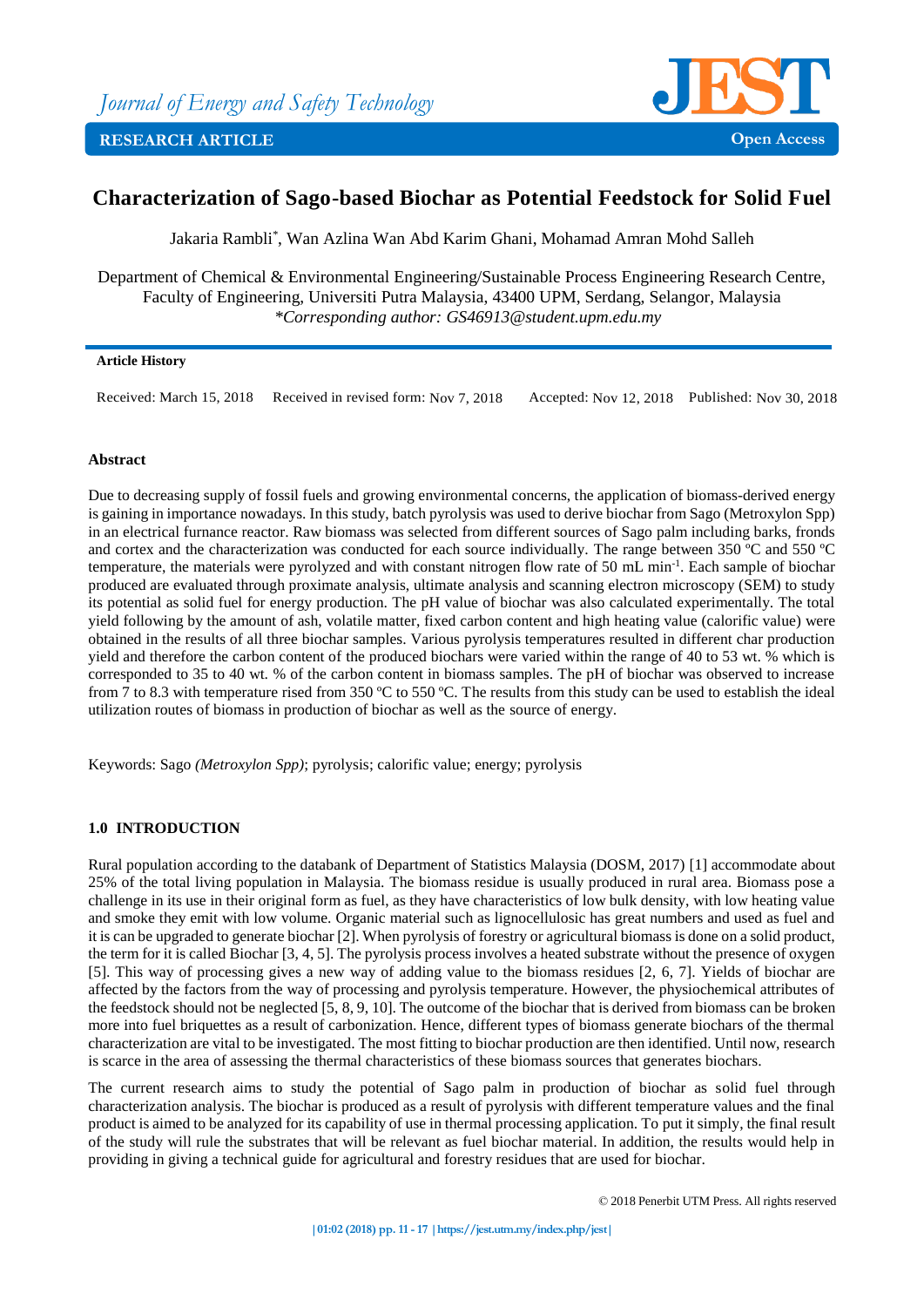# **2.0 METHODOLOGY**

### **2.1 Biomass and Samples**

Three types of sago sources namely Sago barks, fronds and cortex obtained from Oya district in Mukah, Sarawak, Malaysia. The sago was dried, minced by a pulverizer and grinded to obtained the particles size below 40-mesh.

### **2.2 Biochar Yield Production**

By using the electrical furnace, carbonization is done between 350°C to 550°C temperature, heating rate of 10°C min<sup>-1</sup> at 10 minutes of operation and under an inert flow rate of 50 mL min-1 nitrogen. Three biomass samples were prepared according to each source and five values of temperatures (350 °C, 400 °C, 450 °C, 500 °C and 550 °C) were selected for the design of experiment. Each experiment was repeated twice to gain more accurate outputs. The produced samples were then collected, crushed and filtered using a 50µm 80-mesh sieve for the further analyses.

## **2.3 Analysis of Biomass and Biochar**

Thermogravimetric analysis (TGA) and ASTM methods were utilized to compare and examine the properties of Sago biomass and biochar through proximate analysis. The ultimate analysis of the contents of C, H and N contetns were performed by the elemtal analyser (CE Instruments, EA 1108). The determination of O content can be done by computing the difference (100 = %C - %H - %N), respectively.

To investigate the weight loss, thermogravimetric analysis (TGA) (Shinco, TGA N-1000) was performed. The high heating value was determined using the 1341 Standard (Method, 2015) with a Bomb Calorimeter.

The scanning electron microscopy (SEM, Model HITACHI): S-3400 N with potential of 1-25kV was used to study the morphology the biochar.

# **3.0 RESULTS AND DISCUSSION**

The results from characterization of biomass as well as biochar are indicated and discussed accordingly in following sections.

#### **3.1 Biomass Characterization**

Characterization of the analysis is a measure of total biomass components in terms of moisture content, Ash content, volatile matter and fixed carbon content of solid fuel (proximate analysis) [14,19,23]. The advantages of biomass characterization are cheap, relatively simple and robust that is commonly used to explain the biomass fuels properties. The composition of compounds including carbon, nitrogen, hydrogen and sulfur can be obtain through ultimate analysis. The present study shows that for the biochars and raw biomass, their ash and volatile contents differed immensely. The pyrolysis components such as heating rate, peak temperature and residence time will affected the structural components from the raw biomass [3, 5,8,9,10].

The comparative results of Sago used in this study and others biomass for biomass characterization are summarized in Table 1. The results are indicated in comparison of Sago to other types of commonly used biomass in biochar production taken from the literature. From the results of proximate analysis, it observed that the volatile matter of sago are in the range of between 73.59 and 74.58% hence it considers relatively high as compared to other biomass. The fixed carbon contents are in the range of between 7.80 and 7.93% which is apparently in acceptable range when compared to other common biomass such as empty fruit bunch (8.35%) and Napier grass (8.35%). The change interval of the ash contents are obtained between 4.13 and 4.60% which seem to be low enough to be considered suitable in biochar production as compared to Napier grass (9.68%), EFB (4.50%) and Macroalgal (41.66%). Carbon content of Sago samples as regard to the results of ultimate analysis are observed between the ranges of 35.73% to 40.46% that is comparable to other common biomass.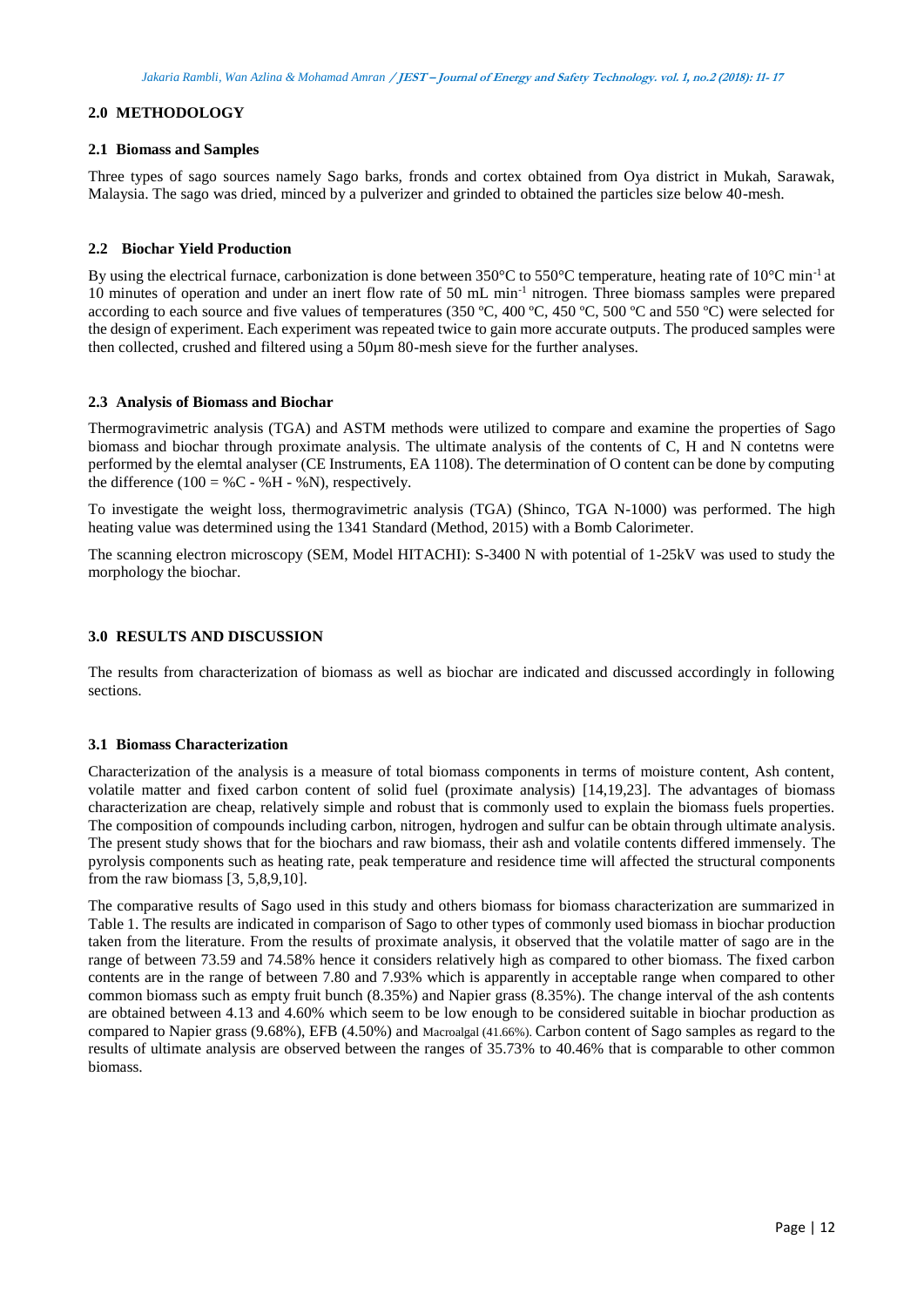| <b>Biomass</b>               | Sago<br>Bark's<br>(this study) | Sago<br>Fronds<br>(this study) | Sago<br>Cortex<br>(this study) | <b>Napier</b><br>Grass $[11]$ | <b>Empty Fruit</b><br>bunch $[12]$ | <b>Macroalgal</b><br>Ulva prolifera<br>[13] |
|------------------------------|--------------------------------|--------------------------------|--------------------------------|-------------------------------|------------------------------------|---------------------------------------------|
| Moisture                     | 13.88                          | 13.32                          | 13.49                          | 9.43                          | 7.80                               | 6.05                                        |
| Volatile matter <sup>a</sup> | 73.59                          | 74.52                          | 74.58                          | 72.58                         | 79.34                              | 47.74                                       |
| $\mathrm{Ash}^a$             | 4.6                            | 4.32                           | 4.13                           | 9.68                          | 4.50                               | 41.66                                       |
| Fixed Carbon <sup>ac</sup>   | 7.93                           | 7.84                           | 7.8                            | 8.35                          | 8.36                               | 3.26                                        |
| Carbon <sup>b</sup>          | 35.73                          | 40.46                          | 37.6                           | 42.40                         | 43.52                              | 33.45                                       |
| Hydrogen <sup>b</sup>        | 6.67                           | 6.38                           | 6.64                           | 5.96                          | 5.72                               | 5.14                                        |
| Nitrogen <sup>b</sup>        | 0.2                            | 0.3                            | 0.2                            | 1.71                          | 1.20                               | 5.51                                        |
| Sulfur <sup>b</sup>          | 0.19                           | 0.1                            | 0.12                           | 0.09                          | 0.66                               | 0.85                                        |
| Oxygen <sup>c</sup>          | 57.21                          | 52.76                          | 55.44                          | 45.32                         | 48.90                              | 55.05                                       |
| $HHV$ ( $MJ/kg$ )            | 21.63                          | 23.23                          | 22.33                          | 18.05                         | 15.22                              | 8.89                                        |

**Table 1.** Characterization of biomass samples (Proximate and ultimate analysis)

<sup>a</sup>Results expressed as a percentage of dry matter

<sup>b</sup>Results expressed as a percentage of dry matter free of ashes

<sup>c</sup>Calculated by difference

## **3.2 Yield Analyses**

According to the results from Figure 1 all biochar yields from Sago barks, fronds and cortex decrease constantly with higher pyrolysis temperatures. For Sago barks, it decreased from 43.15% at 350 °C to 33.75% at 550 °C, whereby for fronds and cortex it dropped from 25.3% and 43.7% at 350 ºC to 21.41% and 33.20 % at 550 ºC respectively. The same results was previously reported in the literature [14,15]. The results of greater decomposition of organic material happened at higher temperature with lower biochar yields compared to at higher temperatures will promoting the release of volatile materials. Because of the contrast that is present in the produce of the different biomass of its relative abundance of lignin, hemicellulose and cellulose; there is a known variety of produce. These yields also have different degradation kinetics. The differences between the resultant biochars were most likely attributable to the thermal resilience of lignin, as opposed to hemicellulose and cellulose that decompose at temperatures lower than 400°C and at higher carbonization temperatures biochar yields are decreased [7,9,16,17,18,19].

Products of pyrolysis yields more solid of biochar than bio-oil and noncondensable gases with the conversion of raw material as appointed by (McKendry, 2002) [20]. Slow pyrolysis is used in this study since there is a general favor to the production of biochar. Char is primarily produced when slow pyrolysis is done at slow heating rates at lower temperatures. On the other hand, high temperatures of slow pyrolysis primarily give out product that are gaseos [21,22]. As an example, the yield rice straw biochars were significantly higher via slow pyrolysis (45-48%) as opposed to fast pyrolysis  $(27%)$ [21,22]. Adversely, there is a general favor in the production of bio-oil for fast pyrolysis. It is based on fast heating rates, short resident times and moderate temperature [23,24]. The highest yield of biochar was related to the pyrolysis of Sago barks which is aimed to be taken into further analysis to study its potential as solid fuel in following sections.



**Figure 1.** The effect of temperature on biochar yield from pyrolysis of Sago barks, fronds and cortex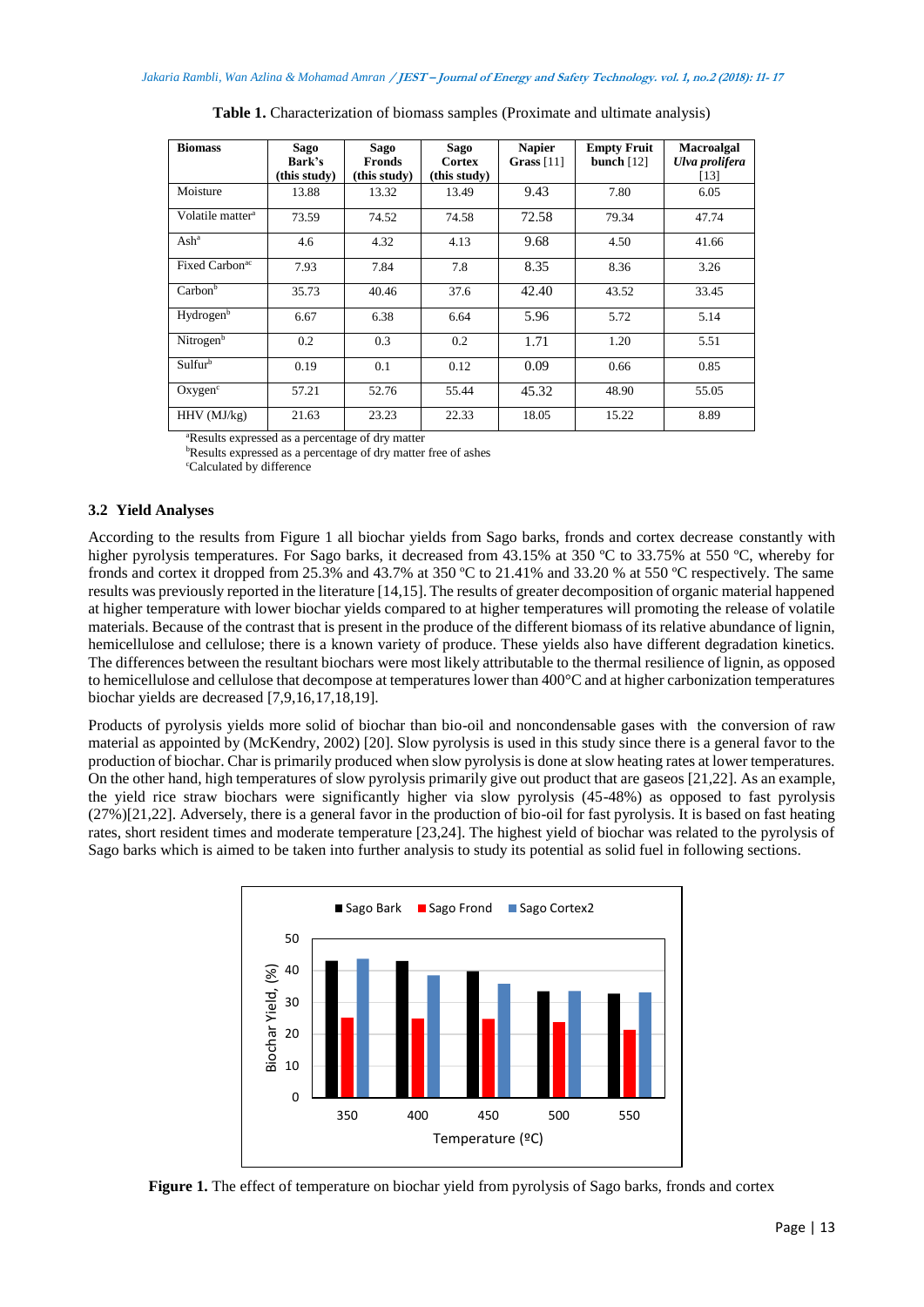# **3.3 Characterization of Biochar produced from Sago barks**

Characterization analyses and calorific value (HHV) of the sago barks biochar is summarized in Table 2. A comparison of results to some biochar samples from literature are also indicated in the table. According to results of characterization, the volatile matter content is 61.51%, which as compared to the results from table 1 shows that around 12% of volatiles has been reduced during the pyrolysis. Fixed carbon content of biochar from Sago barks was 10.37% which is comparable to the one from EFB (10.80%). The sago barks were relatively high of ash content. The results are in agreement with Obernberger et al. (1997)[21], in his research found that ash content was higher in the bark. Silicates potassium, calcium carbonate, iron and other metals with different form the ash concentration have correlation to differences in content of ash. Ash is not combustible and effect of calorific value in a way that negative [26]. To add, the combustible waste with the best process is needed for this purpose. Also, since there is an increase in emissions of dust, there will be an increase in maintenance of boilers [26, 27, 28, 29, 30]. As a result of this unnecessary and lowers the efficiency of the process; down time and reduce the efficiency of the process. Therefore, the reason for the selected fuel sources is chosen among the biomass with a low ash content.

|                              | Sago Bark's (this<br>study) | Napier Grass [21] | EFB $[13]$ | <b>Microalgal</b> [30] |
|------------------------------|-----------------------------|-------------------|------------|------------------------|
| Moisture                     | 3.97                        | 1.30              | 6.90       | 1.45                   |
| Volatile matter <sup>a</sup> | 61.51                       | 27.00             | 79.4       | 28.00                  |
| Ash <sup>a</sup>             | 24.15                       | 12.30             | 2.90       | 29.50                  |
| Fixed Carbon <sup>ac</sup>   | 10.37                       | 60.70             | 10.80      | 42.00                  |
| Carbon <sup>b</sup>          | 53.53                       | 77.40             | 43.06      | 51.00                  |
| Hydrogen <sup>b</sup>        | 5.06                        | 5.01              | 5.98       | 2.50                   |
| Nitrogen <sup>b</sup>        | 0.23                        | 1.21              | 0.55       | 7.70                   |
| Sulfurb                      | 0.06                        | 0.29              | 0.00       | 0.00                   |
| Oxygen <sup>c</sup>          | 41.12                       | 16.10             | 50.42      | 18.00                  |
| $HHV$ ( $MJ/kg$ )            | 25.44                       | 29.70             | 21.34      | NA                     |

**Table 2.** Characterization and higher heating value (HHV) of biochars from Sago barks and other sources

# **3.4 Higher Heating Value (HHV)**

Biomass have high heating value are the best select to generate energy source. For this purpose, the HHV is one of the most important parameters related to energy analyses. It is interpreted as the energy that is let out per unit mass or volume of the fuel after the completion of the process of combustion. This includes the energy that is present in the water vapour in the exhaust gases [12,23,31,32]. Since HHV illustrates the energy content, it is an indicator for best use of biomass fuel [2,24,27,32,33]. The calorifc values are represented by HHV for this study given in Table 2. Sago samples were approximately 25.44 MJ/kg of the HHVs. However, the high heating values of different biochar samples (Napier Grass and EFB) in the literature are 29.70 and 21.34 (MJ/kg) respectively. [13,17,21,23,30,32] The same study was reported that biochars derived from bark had higher HHVs in general.

## **3.5 Scanning Electron Microscopy (SEM)**

Micrographs of sago barks sample cells are seen from the Scanning Electron Microscopy (SEM) under 300 and 1,000 times magnifician. Figures shows the results of increased porosity from volatiles escaping during thermochemical degradation. Rapid devolatilization creating very porous (macroporous) and fragmented chars when the pyrolysis char happened and the particle size will decrease.

The morphological properties of sago barks were studied over different pyrolysis temperatures of 350°C and 400°C. Figure 2 (a-d) shows, both prepared sago biochar possessed broken cell walls structures. It can be attributed to the low mechanical properties due to having low density [30, 31]. In order to mitigate this problem, the density of the sago biochar should be increased. Besides that, mechanically broken down the cell resulting in higher extraction yields when the drying process of biomass happened [18, 26, 31, 33, 34, and 35]. The development of pores in biochars can be explored using the SEM and pore volume distribution. The sago barks biochar have the pore sizes of about 50-500 µm. The raw biomass vascular structure is the source of these large pores. The larger lignin usually in the cell wall and it is observed that the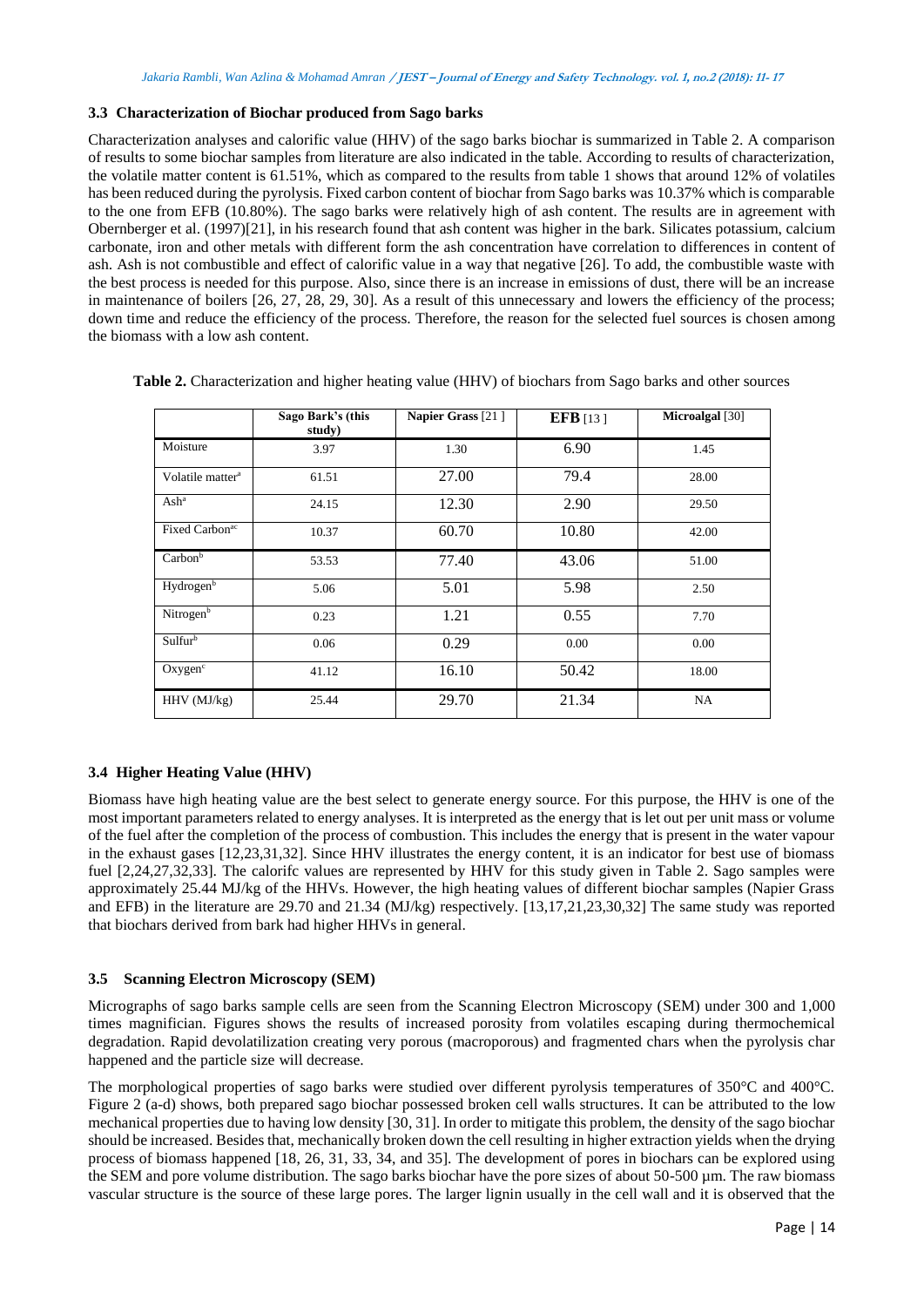thermal decomposition of cellulose and hemicellulose has abandoned these cell walls.



**Figure 2.** Micrographs of Sago barks biochar pyrolyzed at 350°C and 400°C.

### **4.0 CONCLUSION**

The study was aimed to study the properties of Sago-based biomass in production of biochar through pyrolysis. Three types of biomass were selected from different source of the plant including Sago barks, fronds and cortex. Further in the study, the potential of bichar was analyzed and compared with other biomass with the purpose of use as solid fuel. It was observed from the results that, sago barks with relatively high fixed carbon of 7.93% and low ash content of 4.60% as well as the carbon content 53.53% can be considered suitable for biochar production. It was also observed that lower pyrolysis temperature effected the biochar yield and led to reduce the amount of production hence the lowest temperature of 350 ºC was selected as the most suitable temperature. The biochar from sago barks since found with highest yield, was selected for further analysis. Although the ash content of the produced biochar is relatively high and considered an undesired feature as a solid fuel, the high HHV and high carbon content on the other hand are indicating a biochar with high combustibility and consistency. It was observed that both prepared sago biochar possessed broken cells wall structure and seen using scanning electron microscopy. It can be attributed to the low mechanical properties due to having low density and the density of the sago biochar should be increased in order to rectify the issue.

#### **Acknowledgements**

Authors would like to acknowledge and thank the Department of Chemical and Environmental Engineering, University Putra Malaysia for providing the funds (Grant Vote: 9515201) needed in accomplishing this research work. Thanks are also due to all staff of Faculty of Engineering, University Putra Malaysia for their technical assistance. And above all, to God Almighty Whom all good things come for the wisdom and strength.

### **References**

- [1] Department of Statistics Malaysia. Key Statistics of Population & Demography 2017.
- [2] Liu, Z., Quek, A., Kent Hoekman, S., & Balasubramanian, R. 2013. Production of solid biochar fuel from waste biomass by hydrothermal carbonization. In *Fuel.*
- [3] Kung, C., & Chang, M. 2015. Effect of Agricultural Feedstock to Energy Conversion Rate on Bioenergy and GHG Emissions, 5981-5995.
- [4] Xu, J., Mustafa, A. M., Lin, H., Choe, U. Y., & Sheng, K. 2018. Effect of hydrochar on anaerobic digestion of dead pig carcass after hydrothermal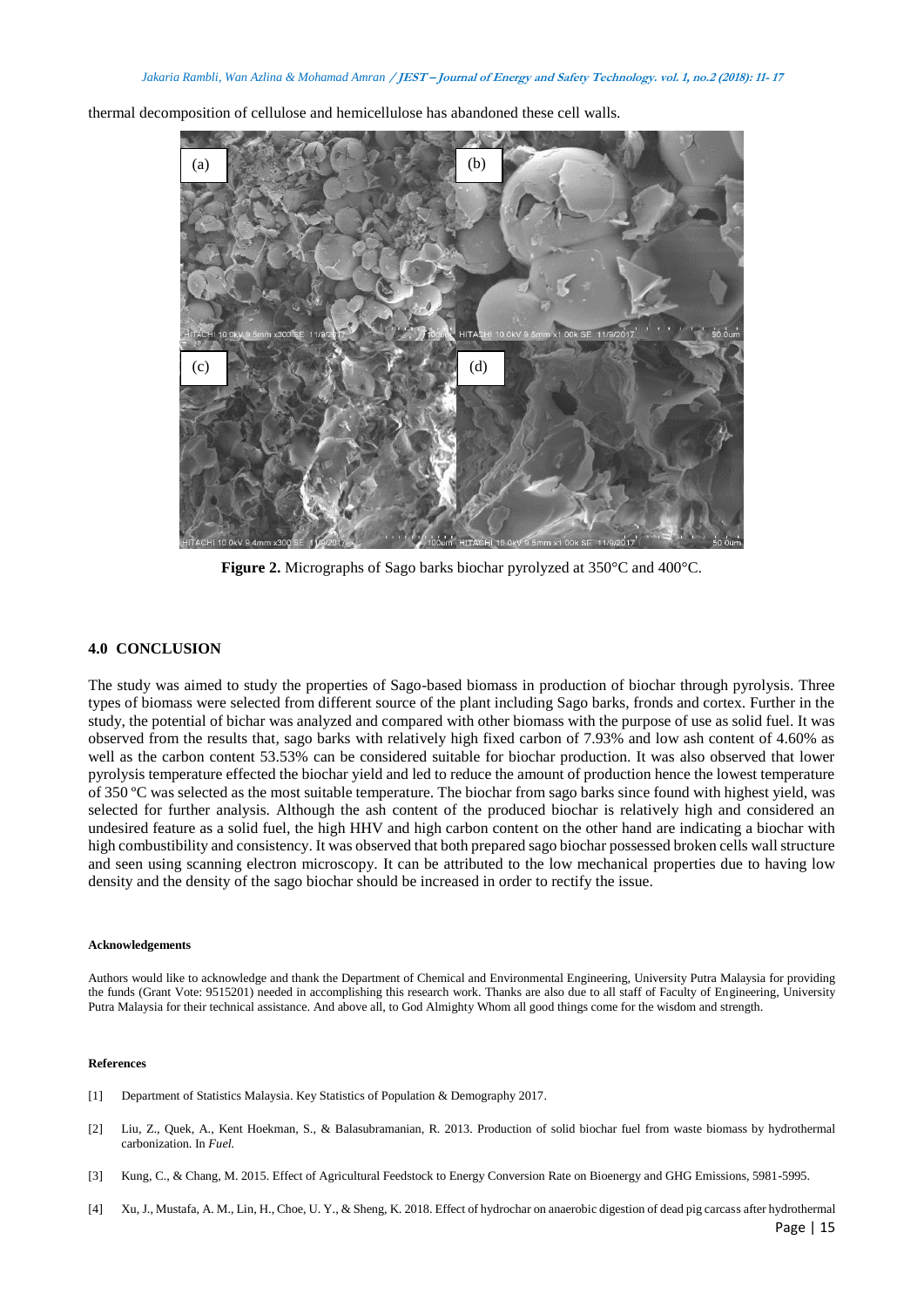pretreatment. *Waste Management*, 78: 849-856.

- [5] Qin, L., Li, Q., Meng, A., & Zhang, Y. 2013. Pyrolysis Properties of Potential Biomass Fuels in Southwestern China, 457–464.
- [6] Kunkes, E. L., Simonetti, D. A., West, R. M., Serrano-ruiz, J. C., Gartner, C. A., & Dumesic, J. A. 2008. Catalytic Conversion of Biomass to Monofuctional Hydrocarbons and Targeted Liquid-Fuel Classes, 1381 (October): 417-422.
- [7] Liu, Y., Zhu, X., Qian, F., Zhang, S., & Chen, J. 2014. Magnetic activated carbon prepared from rice straw-derived hydrochar for triclosan removal. *RSC Adv*. 4(109): 63620-63626.
- [8] Nam, H., & Capareda, S. 2015. Experimental investigation of torrefaction of two agricultural wastes of different composition using RSM (response surface methodology). *Energy,* 91 (January): 507-516.
- [9] Novak, J. M., Lima, I., Xing, B., Gaskin, J. W., Steiner, C., Das, K. C., Schomberg, H. 2009. Characterization of designer biochar produced at different temperatures and their effects on a loamy sand. *Annals of Environmental Science*, 3(383): 195-206.
- [10] Qian, K., Kumar, A., Patil, K., Bellmer, D., Wang, D., Yuan, W., & Huhnke, R. L. 2013. Effects of biomass feedstocks and gasification conditions on the physiochemical properties of char. *Energies,* 6(8): 3972-3986.
- [11] Lee, M.-K., Tsai, W.-T., Tsai, Y.-L., & Lin, S.-H. 2010. Pyrolysis of napier grass in an induction-heating reactor. *Journal of Analytical and Applied Pyrolysis*, *88*(2): 110–116.
- [12] Abnisa, F., Arami-Niya, A., Daud, W. M. A. W., & Sahu, J. N. 2013. Characterization of Bio-oil and Bio-char from Pyrolysis of Palm Oil Wastes. *Bioenergy Research*, *6*(2): 830–840.
- [13] Liu, D., Keesing, J. K., Xing, Q., & Shi, P. 2009. World's largest macroalgal bloom caused by expansion of seaweed aquaculture in China. *Marine Pollution Bulletin*, *58*(6): 888–895.
- [14] C. Lim., I. Mohammed., Y. Abakr. 2016. Novel input-output prediction approach for biomass pyrolysis. Journal of Cleaner Production, 136: 51- 61.
- [15] B. Onorevoli., G. da Silva. Maciel., M. Machado. 2018. Characterization of feedstock and biochar from energetic tobacco seed waste pyrolysis and potential application of biochar as an adsorbent*. Journal of Environmental Chemical Engineering.*
- [16] W. Yang., H. Wang., M. Zhang. 2016. Fuel properties and combustion kinetics of hydrochar prepared by hydrothermal carbonization of bamboo. Bioresource Technology, 205: 199-204.
- [17] W. Isahak., M. Hisham., M. Yarmo. 2012. A review on bio-oil production from biomass by using pyrolysis method. *Renewable and Sustainable Energy Reviews,* 16(8): 5910-5923.
- [18] Kim, D., Yoshikawa, K., & Park, K. Y. 2015. Characteristics of biochar obtained by hydrothermal carbonization of cellulose for renewable energy. *Energies.*
- [19] Yang, H., Yan, R., Chen, H., Zheng, C., Lee, D. H., Uni, V., September, V. 2006. In-Depth Investigation of Biomass Pyrolysis Based on Three Major Components: Hemicellulose, Cellulose and Lignin, (17): 388-393.
- [20] McKendry, P. 2002. Energy production from biomass (part 2): conversion technologies. *Bioresource Technology*, *83*(1): 47–54.
- [21] Mohammed, I. Y., Abakr, Y. A., Kazi, F. K., Yusuf, S., Alshareef, I., & Chin, S. A. 2015. Pyrolysis of Napier Grass in a Fixed Bed Reactor : Effect of Operating Conditions on Product Yields and. *BioResources*, *10*(4): 6457–6478.
- [22] Masek, O., Brownsort, P., Cross, A., & Sohi, S. 2013. Influence of production conditions on the yield and environmental stability of biochar. *Fuel*, 103(August 2017): 151-155.
- [23] T. Imam., S. Capareda. 2012. Characterization of bio-oil, syn-gas and bio-char from switchgrass pyrolysis at various temperatures. *Journal of Analytical and Applied Pyrolysis*, 93: 170-177.
- [24] Anderson, N., Jones, J. G., Page-Dumroese, D., McCollum, D., Baker, S., Loeffler, D., & Chung, W. 2013. A comparison of producer gas, biochar, and activated carbon from two distributed scale thermochemical conversion systems used to process forest biomass. *Energies*, 6(1): 164-183.
- [25] I. Obernberger., F. Biedermann., W. Widmann., Walter Riedl., Rudolf. 1997. Concentrations of inorganic elements in biomass fuels and recovery in the different ash fractions. *Biomass and Bioenergy*, 12(3): 211-224.
- [26] Akowuah, J. O., Kemausuor, F., & Mitchual, S. J. 2012. Physicao-chemical characteristics and market potential of sawdust charcoal briquette. *International Journal of Energy and Environmental Engineering*, 3(1):20.
- [27] Xiong, S., Zhang, S., Wu, Q., Guo, X., Dong, A., & Chen, C. 2014. Investigation on cotton stalk and bamboo sawdust carbonization for barbecue charcoal preparation. *Bioresource Technology*, 152: 86-92.